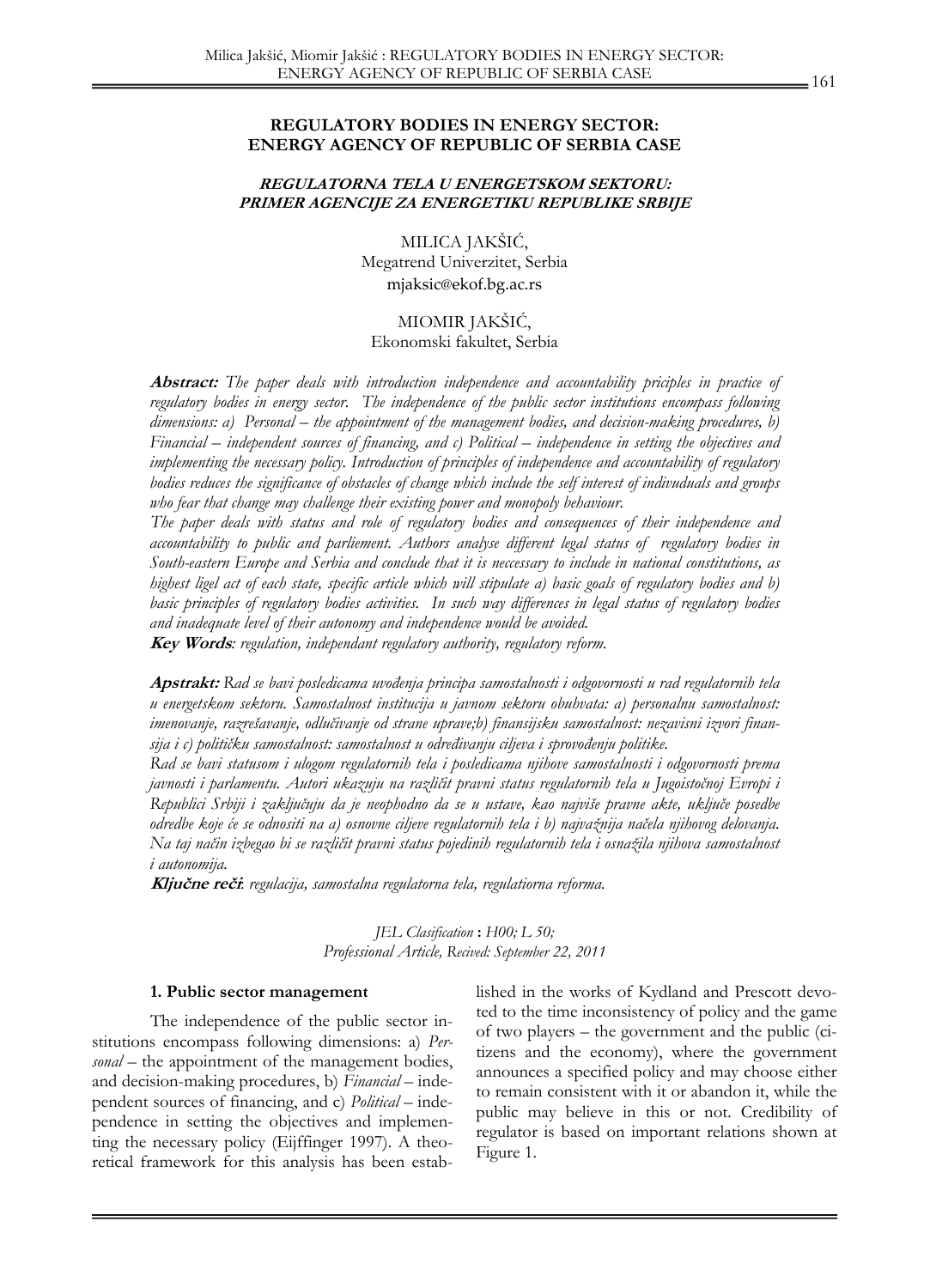*Figure 1. Factors of credibility of regulatory body.* 



The most important duties of the regulator include:

- **Implementing the authorization framework** that provides opportunities for new companies and investors.
- Regulating competition (including tariffs) involving the effective enforcement of fair and equitable competitive market principles, restraining the power of dominant suppliers.
- Establishing sufficient safeguards to ensure that consumers are protected against bad business practices.
- **I** Minimizing the burden and costs of regulation and contract enforcement (Jakšić, M. et. al. 2010).

Two main hypotheses, are used as explanation of rise of regulatory practice throughout the world. The first is that governments establish independent regulators in order to increase the credibility policy. The second hypothesis is concerned with the risk that new policy will based on different

preferences will change the position of regulutory bodies. According to a survey by the management consultancy A.T. Kearney, the quality of the regulatory environment is a more important determinant of FDI in South East Europe (SEE) than other criteria commonly cited, such as macroeconomic stability, Gross Domestic Product (GDP) or cost of labour. Score for Serbia (3,5) is above average for SEE region, shown in Investment reform index 2006 - IENE - Serbia Energy Outlook [DRAFT ], 26. feb. 2010).

#### **2. Regulatory Independence in practice**

K. S. Johannsen explored the status of regulatory bodies in energy sector (Johannsen 2003). The data for survey were collected through a questionnaire sent to each of the 16 members of the CEER (2000). Index of regulatory independence was eseentially by on Cukierman, Webb and Neyapti's index of the independence of central banks. The index measures four key variables: A) Agency head status, B) Management board member status, C) Relationship with government and parliament, and D) Financial and organisational autonomy, each of which is composed of 4-6 sub-variables. Each sub-variable has 2-6 possible answers and each answer has been coded with a number between 0 and 1, 1 being the most independent and 0 being the +least independent. Following are the results of K. S. Johannsen (Ibid).

| Country                              | Consumer protecti-<br>ទ | efficiency<br>supply<br>Economic<br>in the | Competition | Market transparency | An environmentally<br>friendly electricity<br>supply | Socially responsible<br>policies<br>Price | Security of supply |
|--------------------------------------|-------------------------|--------------------------------------------|-------------|---------------------|------------------------------------------------------|-------------------------------------------|--------------------|
| Austria                              | X                       | X                                          | X           | X                   | X                                                    |                                           | X                  |
| Denmark.                             | X                       | X                                          | X           | X                   | X                                                    |                                           |                    |
| Greece                               | X                       | X                                          | X           | X                   | X                                                    | Χ                                         | X                  |
| Ireland                              | X                       | X                                          | X           | $\mathbf X$         | X                                                    | X                                         | X                  |
| Italy                                | X                       | X                                          | X           | X                   | X                                                    | X                                         |                    |
| Luxembourg                           | $\mathbf X$             |                                            | X           | X                   |                                                      |                                           |                    |
| Nordhern Ireland                     | X                       | X                                          | X           |                     | X                                                    |                                           | X                  |
| Spain                                | X                       | X                                          | X           | X                   |                                                      |                                           | X                  |
| Countries with the objective $(n=8)$ | 8                       | 7                                          | 8           | $\overline{7}$      | 6                                                    | 3                                         | 5                  |

*Table 1. Regulatory objectives of the regulatory authority (Johannsen Ibid.).*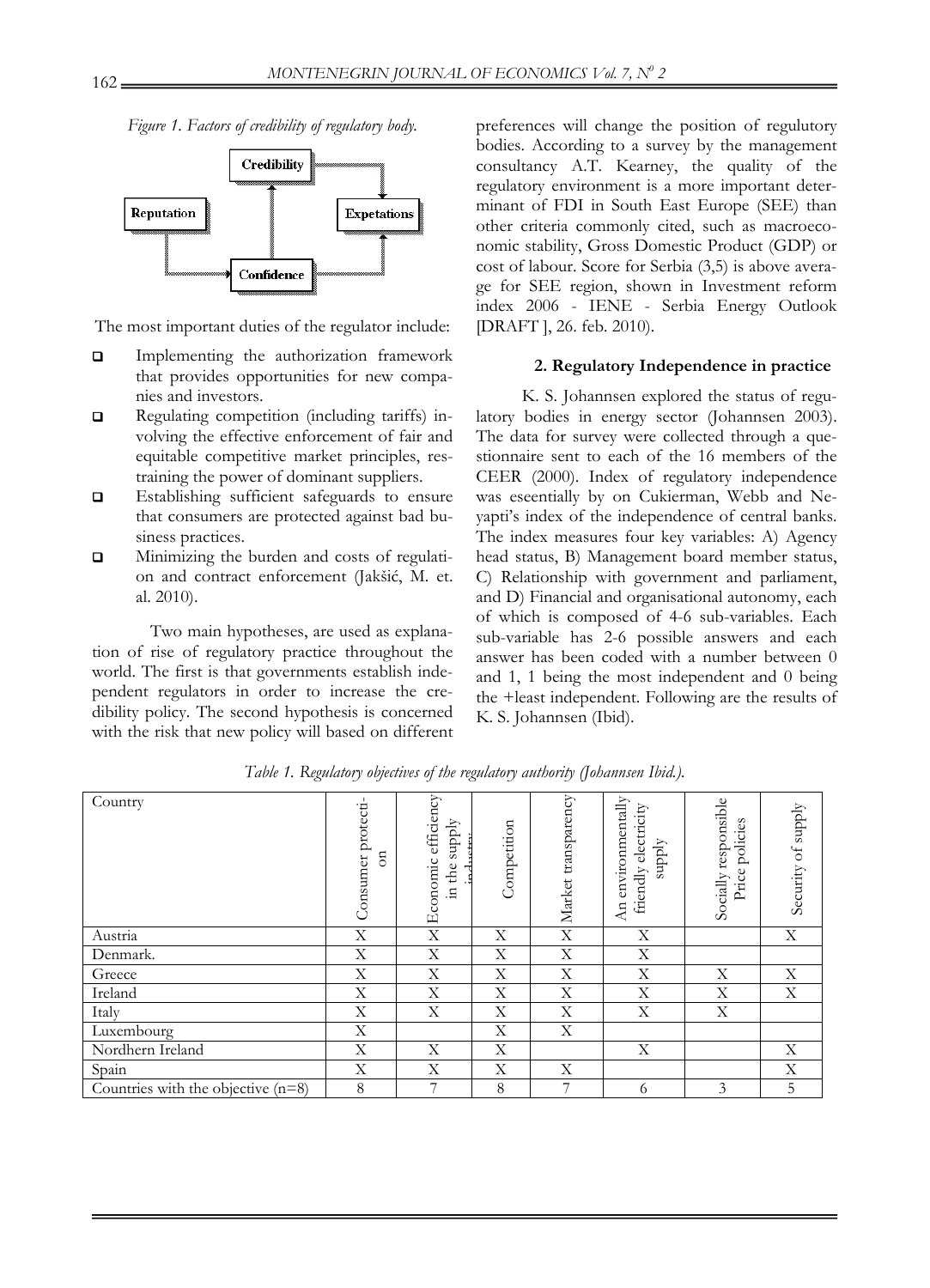| Country          | Independence<br>government<br>from<br>≺ | Independence<br>stakeholders<br>from<br>B. | decisionmaking<br>Independent<br>ن | Organisational<br>autonomy<br>$\Box$ | Index | Rank           |
|------------------|-----------------------------------------|--------------------------------------------|------------------------------------|--------------------------------------|-------|----------------|
| Austria          | 0,58                                    | 0,50                                       | 0,93                               | 0,63                                 | 0,66  | 5              |
| Denmark          | 0,44                                    | 0,33                                       | 0,87                               | 0,63                                 | 0,57  | 8              |
| Greece           | 0,78                                    | 0,33                                       | 0,92                               | 0,75                                 | 0,69  | $\overline{2}$ |
| Ireland          | 0,69                                    | 0,58                                       | 0,88                               | 1,00                                 | 0,79  | 2              |
| Italy            | 1,00                                    | 0,75                                       | 0,89                               | 1,00                                 | 0,91  | $\mathbf{1}$   |
| Luxembourg       | 0,42                                    | 0,63                                       | 0,58                               | 0,75                                 | 0,59  | 6              |
| Northern Ireland | 0,44                                    | 1,00                                       | 0,88                               | 0,63                                 | 0,74  | 3              |
| Spain            | 0,61                                    | 0,58                                       | 0,36                               | 0,75                                 | 0,58  | 7              |
| Mean             | 0,62                                    | 0,59                                       | 0,79                               | 0,77                                 | 0,69  |                |

*Table 2. The Independence index (Ibid.).* 

### **3. Regulatory independance: Energy Agency of Serbia (EARS) primer**

 EARS is legal entity with rights, obligations and responsibilities defined in Energy Law of Republic of Serbia (EL) (Part III - articles 10-24. are defining foundation, legal status, tasks, organization, management, independant status and accountability: foundation and legal (articles 10-14), tasks (articles 15-16) and management (articles  $17-24$ ) – (http:// www.aers.org.rs, s. 13). According to EL (article 10) EARS is "*regulatory body in charge for promoting and directing energy market development based on the principles of non-discrimination and effective competition, monitoring the implementation of regulations and energy systems operation codes, adjusting the activities of energy entities in ensuring the regular supply of energy and services to consumers and their protection and equal position, as well as other activities stipulated by Energy law*" (Maćić 2001).

 Independance of EARS is defined in articles 12. and 13. of EL where it is stipulated that "*funds for establishing and functioning of EARS are provided from licence fees, part of tarrifs for access and usage of transmission system*" and "*Agency is independant legal entity, functionally independant from all government bodies, energy subjects and users of their goods and services, and all other legal of natural persons*". Article 18. of EL defines that "President of EARS council and members of council (five persons) are elected by Assembly of Republic of Serbia, on government proposal".

Three main tasks of EARS are:

- D Legislative: making rules as accounting rules, pricing rules;
- $\Box$  Administrative: licenses, approving prices, and

□ Judicial: solving conflicts.

Four key areas of activities of EARS are following:

- Enhancing and directing the development of the energy market;
- $\Box$  Harmonizing the activities of energy entities in providing regular energy supply
- **Q** Monitoring the implementation of regulations and energy system operating codes;
- **Q** Providing protection and maintaining a level playing field for customers.

Advisory, supervisory, licensing and rule making power are basis of independence of EARS. In order to enhance energy market opening in the Republic in Serbia and harmonize it with EU Regulations, new Energy law will be passed for the purpose of full harmonization with the Acquis and EU directives concerning energy sector. Energy law of Republic of Serbia introduces:

A. Further market liberalisation that enables each buyer to select the energy supplier according to individual dynamics (requirements of Directives 2003/54/EC and 2003/55/ЕC);

 B. Separation of competitive and regulated activities in the area of electricity i.e. separation of distribution and electricity distribution system management, as a regulated activity, from electricity supply i.e. trade in electricity for supply purposes, as potentially competitive activity. This will enable equal treatment of suppliers by distributers, and the qualified buyers in the distribution system are enabled to exercise their right in a non-discriminatory manner (requirements of Directive 2003/54/EC).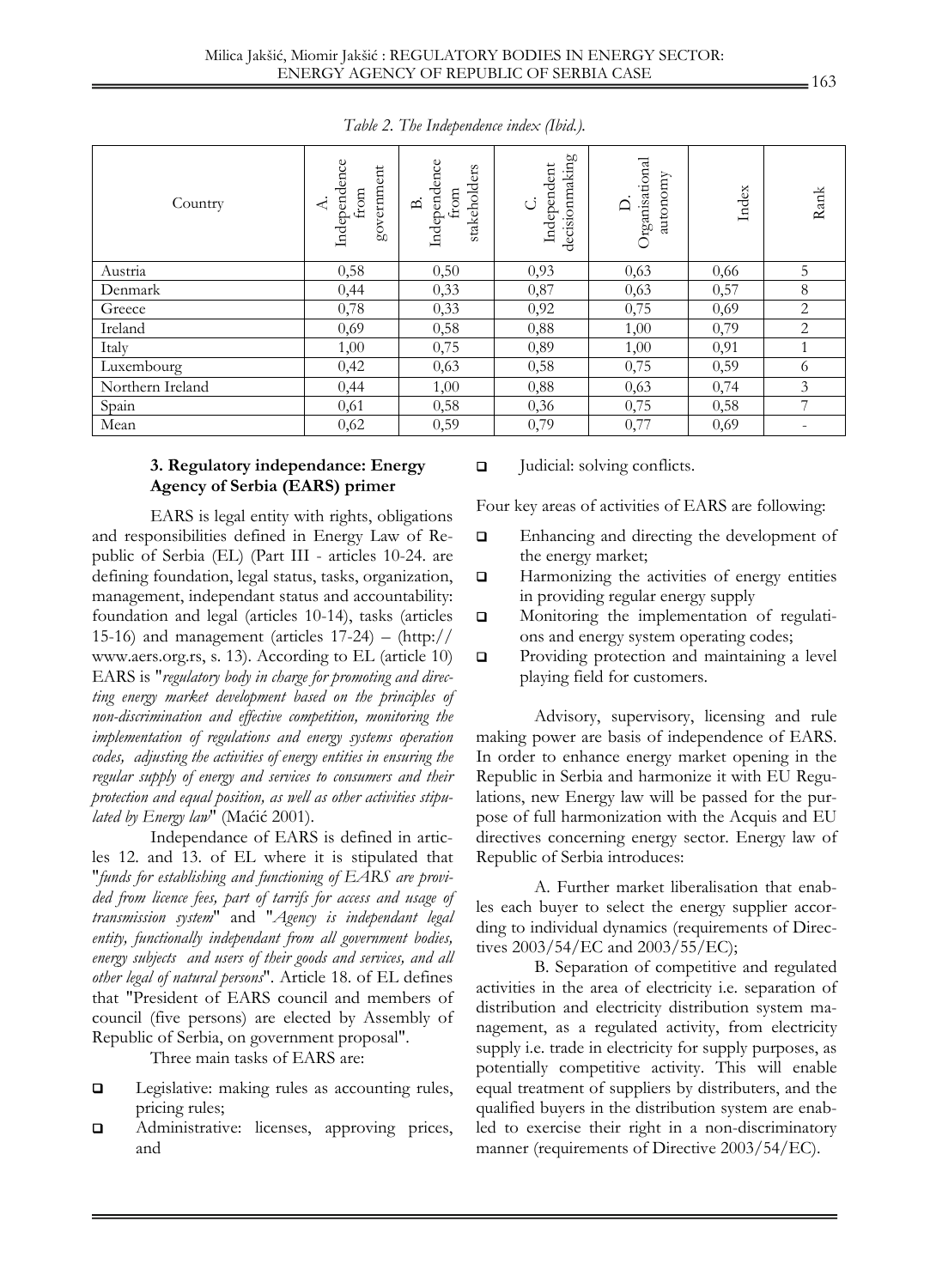C. Extension of competences of the Serbian Energy Agency, which now will be empowered to define prices in energy sector, not only to give opinon to the government in (Zakon o energetici Republike Srbije 2011).

## **4. Regulatory benchmarking questionnaire**

In 2004, an initial questionnaire was developed in conjunction with the CEER WG SEEER (Council of European Energy Regulators Working group, South East Europen energy Regulators); the answers of participants, supplemented by legislative reviews and interviews, formed the basis of the 2004 Report. For 2005, respondents were asked to update information from 2004 and address any developments in the past year. In July, a short supplementary questionnaire was also circulated. Information included in the 2005 Report came from updates, answers to the supplemental questionnaire, follow-up interviews, and analysis of the existing or pending legislation and practices in each country (CEER 2005).

Concerning independence, CEER report concludes that majority of regulatory authorities have clearly defined separate budgets (with the exception of two with budgets tied to the central budget and one with limited control over its subpart of the Ministry's budget). All have laws that provide for income to be derived from license fees and other regulatory activities. All but four participants require budget approval from another body, usually the Parliament or the Government. All regulatory authorities are subject to some kind of budget control, for example, via fee setting by the Government or Parliamentary power to change amounts allocated for the next budget period. These approvals and controls, exercised in a reasonable and consistent manner pursuant to provisions set by law, function as a balance and check (Kaderjak 2008).

### **4.1 Regulatory benchmarking questionnaire**

Following questionnaire is part of project dealing with performance of energy regulators initiated by CEER (Council of European Energy Regulators), and gives outline for asseing independence and accountability of regulatory bodies in energy sector (CEER 2005).

## INDEPENDENCE

#### A. LEGAL INDEPENDENCE

1. Is the regulatory authority a separate legal entity from the ministries of the energy sector or other government bodies?

a. If no: What is the relationship?

### B. FINANCIAL INDEPENDENCE

1. Is the budget process or methodology established in the law or elsewhere?

2. Does the regulatory authority have its own budget, separate from the central budget?

a. If yes:

i. Where do funds for the budget of the regulatory authority come from?

ii. Does any governmental body (e.g., Council of Ministers, Ministries, Parliament) have any say with respect to the manner in which these funds are used?

iii. Must the regulatory authority seek approval for the budget?

iv. In practice, has the amount requested by the regulatory authority been provided to the regulatory authority?

b. If no:

i. What is the process for obtaining funds from the central budget?

ii. Is any requested amount provided to the regulatory authority at all times?

iii. Is the regulatory authority subject to constraints arising from the central budget?

3. When does the regulatory authority receive funds?

4. Does the regulatory authority have the power to set sector participant fees to meet budgetary needs? a. If yes:

i. How are the fees set?

ii. Are there any (legal) constraints on how these fees are set?

b. If no: How are fees set?

5. Are annual audits of the budget conducted?

a. If yes:

i. Are the scope and terms of the audits described in law?

ii. What is the process for conducting audits?

iii. What is the role of governmental bodies and industry in conducting such audits?

6. Does the regulatory authority have any difficulties meeting financial costs?

a. If yes: Please describe.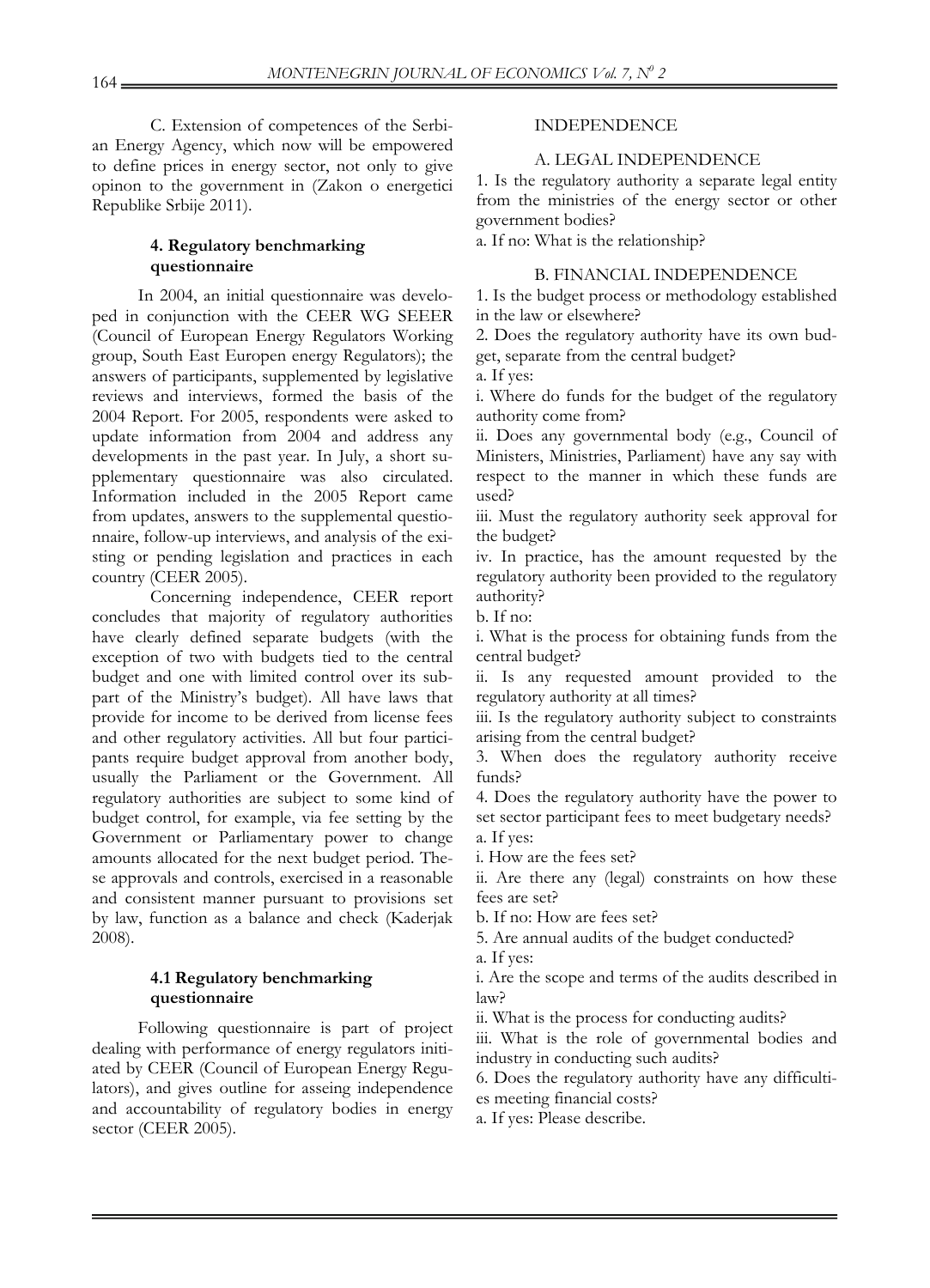### C. FUNCTIONAL INDEPENDENCE

1. Does the Ministry for the sector or other governmental body have the authority to approve or reject regulatory decisions?

a. If yes:

i. Which governmental body has authority, and over which decisions?

ii. Do different bodies have different authorities?

iii. Has any such authority been used in practice?

If yes: Please describe.

2. Does the Ministry for the sector or other government body have the authority to change, in any manner, regulatory decisions?

a. Has this authority been used in practice?

i. If yes: Please describe.

3. With respect to appeals:

a. Is there a mechanism in place for parties to appeal a regulatory decision?

i. If yes: Please describe.

ii. To what body or bodies is a decision appealed?

b. Does the regulatory authority's decision remain in effect pending appeal?

c. What is the scope of review during the appeal? (For example, is the appeal limited to errors of fact or procedure only?)

d. Has any regulatory decision been appealed in practice?

i. If yes: Please describe.

#### D. PROCEDURES FOR APPOIN TMENT AND REMOVAL

1. Who appoints the regulators of the regulatory authority?

a. Is there any difference between the appointment process for Chairman, Vice-Chairman and other regulators?

2. Other than experience requirements, what are the grounds for appointment (*e.g.,* citizenship, age, etc.)? 3. Who removes the regulators of the regulatory authority?

a. Is there any difference between the removal process for Chairman, Vice-Chairman and other regulators?

4. Is revocation of appointment of a regulator or removal only for cause?

a. If yes: Does the law clearly define grounds for cause and what are those grounds?

b. If no: What is the basis for removal?

# E. MANDATE

1. Are the minimum terms of the regulators of the regulatory authority fixed?

2. What are the terms of the regulators and are these defined in law?

a. Are the terms the same for the Chairman, the Vice-Chairman or any other such leading position?

3. Are initial terms of the regulators staggered?

4. In practice, has a regulator ever been removed before his or her term has ended?

a. If yes: How many, and what were the grounds for removal?

5. Is the reappointment of regulators possible under the law?

a. If yes:

i. How many consecutive terms may a regulator serve?

ii. Is the rule the same for the Chairman, Vice-Chairman or any other such leading position?

6. In practice, has the term of one or more regulators ever been renewed?

a. If yes: In how many instances?

## **5. Position of Energy Agency of Repub lic of Serbia (EARS) in new Energy Law of Republic of Serbia**

Next diagram illustrates the main tasks of EARS (Maćić 2001).

*Article 38* 

The Agency has been established as the regulatory body by the Energy law ("Official Gazette of the Republic of Serbia", issue: 84/04).

The Agency shall be an autonomous legal entity functionally independent of any state body, as well as of all organizations and persons engaged in energy activities operation.

*Article 39* 

The Agency's body is the Council of the Agency (hereinafter: the Council) that passes all decisions on issues within the authority of the Agency by majority of votes out of total number of the Council members, unless otherwise stipulated by this Law and the Statute.

The Council shall consist of a President and four members, elected from among prominent experts in energy field.

*Article 40* 

 The President and members shall be elected by the National Parliament at the Government's proposal.

*Article 42* 

The Council President and members shall be elected for the period of five years.

 The Council President and members cannot be elected more than twice consecutively.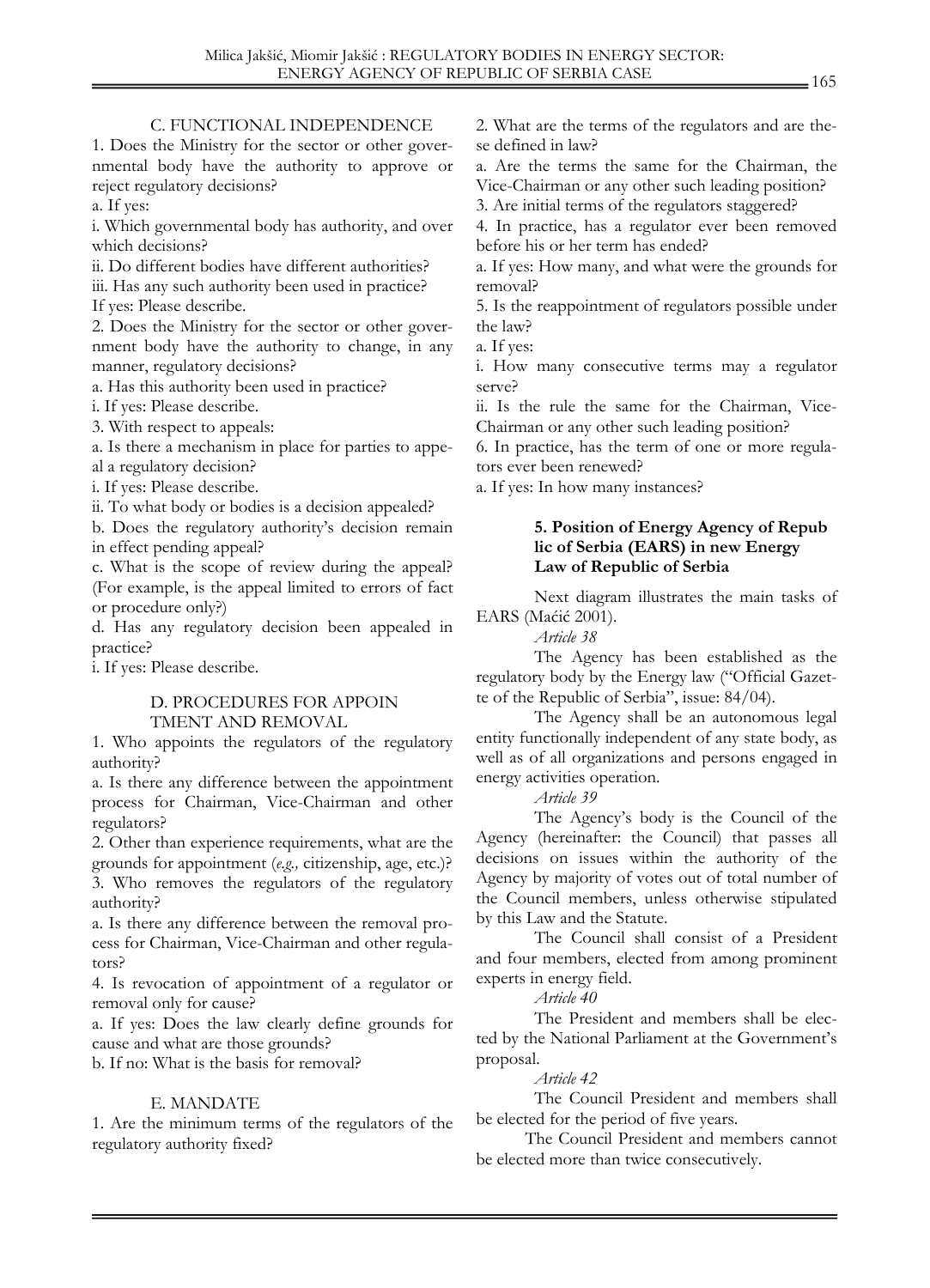|                                                                                                                                 | Issuing and revoking licences                                                            |                                                                                  |
|---------------------------------------------------------------------------------------------------------------------------------|------------------------------------------------------------------------------------------|----------------------------------------------------------------------------------|
|                                                                                                                                 | Deciding upon appeals lodged by<br>energy entities                                       |                                                                                  |
| Approving tariff systems and<br>determineing methodologies for<br>defining tariff elements used in the<br>calculation of prices | Issuing consents on energy entities<br>Acts                                              | Determineing appeals<br>concerning the refu-<br>sals or denial of open<br>access |
|                                                                                                                                 | Undertaking price revlews for<br>energy activities<br>Passing Acts on licence revocation |                                                                                  |

Figure 3. *Ke*y *tasks of the agency* 

 We draw attention to main articles of Energy Law of Republic of Serbia (draft, ver. Jan. 2011) which are important of position and role of this important regulatory body.

# *Article 44*

 Provisions of the law referring to prevention of the conflict of interest in discharge of public office shall accordingly apply to the President and the Council member.

*Article 48* 

 The Agency shall adopt a financial plan determining total revenues and expenditures of the Agency, including the contingency fund as well as the wage bill.

 National Parliament shall give consent to the financial plan.

Financial plan shall be submitted to the National Parliament no later than the end of October of the current year for the next year.

 All accounting of the revenues and expenditures of the Agency shall be the subject of annual audit by a certified auditor.

# *Article 49*

 The Agency shall be financed by means of fees paid for energy activities licences, a part of the access to the system tariff, as well as by means of other revenues made in performing operations within its competency in compliance to the law.

*Article 50* 

The Agency shall ensure transparency of its operations and availability of information of public interest to all interested entities with business or other legal interest, which are not deemed confidential by the law or the Statute of the Agency.

# **6. Conclusion**

 Introduction of principles of independence and accountability of regulatory bodies reduces the significance of obstacles of change which include the self interest of indivuduals and groups who fear that change may challenge their existing power and monopoly behaviour.

 We conclude that it is neccessary to include in national constitutions, as highest ligel acts of each state, specific article which will stipulate following:

(1) basic goals of regulatory bodies such as "promoting and directing market development of regulated industry on the principles of nondiscrimination and effective competition, monitoring the implementation of regulations in regulated industry, ensuring the regular supply of goods and services to consumers and their protection and equal position, as well as other activities stipulated by specific industry laws":

(2) basic principles of regulatory bodies activities such as (a) independence – personal, financial and policy and (b) accountability to parliament.

In such way differences in legal status of regulatory bodies and inadequate level of their autonomy and independence would be avoided.

# **References**

CEER (2000), *Memorandum of Understanding for Establishment of the Council of European Energy Regulators*, Brussels, May, http://www.ceereu.org/documents.htm; CEER\_ECSEE Regulatory Benchmarking Report, 08-10-2004, CEER.

CEER (2005), *Regulatory Benchmarking Report For South East Europe*, Ref: C05-ICO-01-3,8 Nov. 2005, CEER (Council of European Energy Regulators).